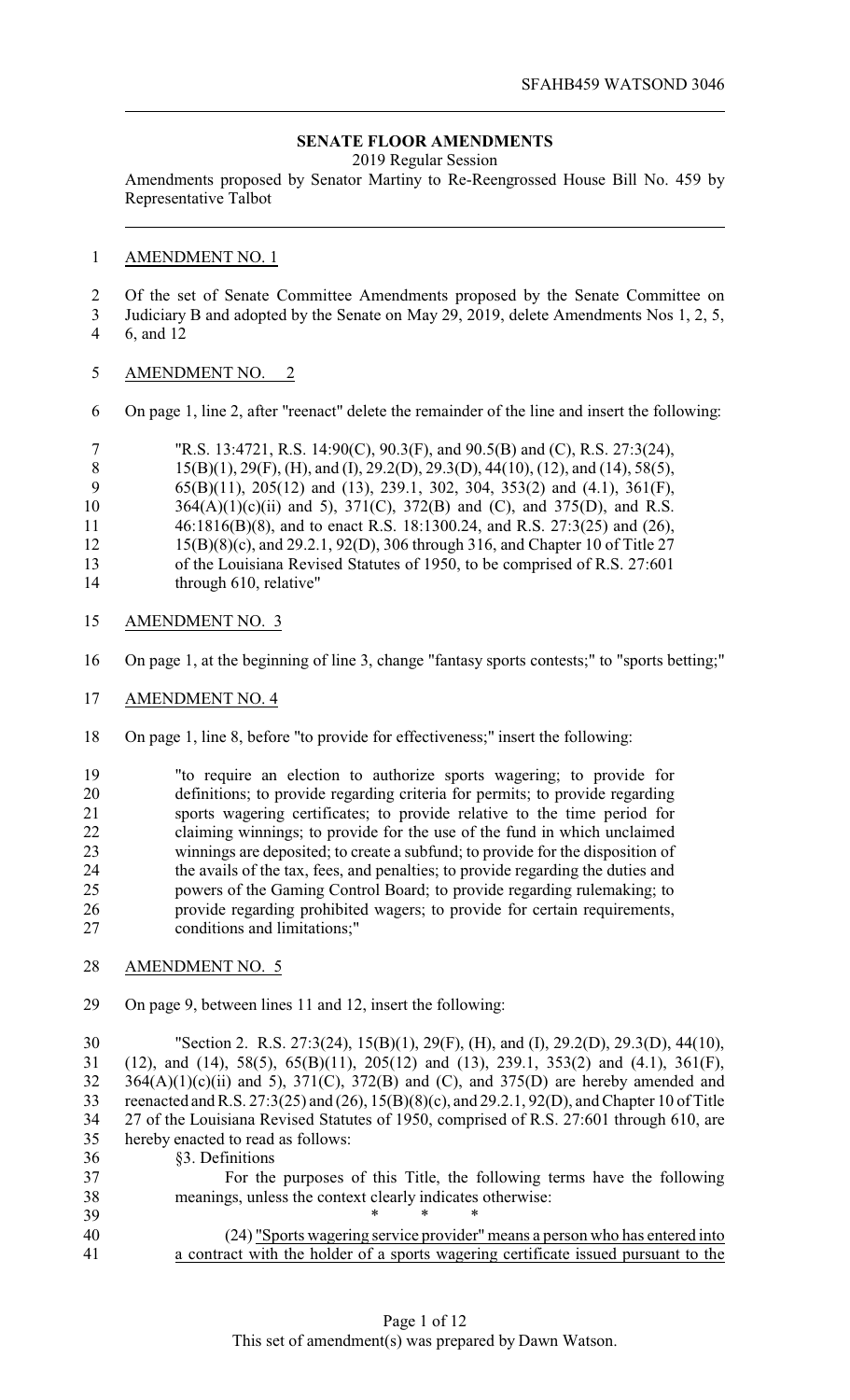| $\mathbf{1}$             | provisions of Chapter 10 of this Title to manage, administer, or control sports         |
|--------------------------|-----------------------------------------------------------------------------------------|
| $\mathbf{2}$             | wagering for the certificate holder.                                                    |
| $\overline{3}$           | (25) "Sports wagering service provider permit" means the permit of a sports             |
| $\overline{\mathcal{A}}$ | wagering service provider.                                                              |
| 5                        | (26) "Suitable", "suitability", or "suitability requirements" means the criteria        |
| 6                        | provided for in R.S. 27:28.                                                             |
| 7                        | *<br>$\ast$<br>*                                                                        |
| $8\,$                    | §15. Board's authority; responsibilities                                                |
| 9                        | *<br>*                                                                                  |
| 10                       | B. The board shall:                                                                     |
| 11                       | (1) Have all regulatory authority, control, and jurisdiction, including                 |
| 12                       | investigation, licensing, and enforcement, and all power incidental or necessary to     |
| 13                       | such regulatory authority, control, and jurisdiction over all aspects of gaming         |
| 14                       | activities and operations as authorized pursuant to the provisions of the Louisiana     |
| 15                       | Riverboat Economic Development and Gaming Control Act, the Louisiana                    |
| 16                       | Economic Development and Gaming Corporation Act, the Video Draw Poker                   |
| 17                       | Devices Control Law, the Sports Wagering Control Law, and the Louisiana Fantasy         |
| 18                       | Sports Contests Act, except as otherwise specified in this Title. Further, the board    |
| 19                       | shall have all regulatory, enforcement, and supervisory authority which exists in the   |
| 20                       | state as to gaming on Indian lands as provided in the provisions of Act No. 888 of      |
| 21                       | the 1990 Regular Session of the Legislature and Act No. 817 of the 1993 Regular         |
| 22                       | Session of the Legislature.                                                             |
| 23                       | *<br>$\ast$<br>*                                                                        |
| 24                       |                                                                                         |
|                          | (8)<br>$\ast$<br>*<br>*                                                                 |
| 25                       |                                                                                         |
| 26                       | (c) Adopt, pursuant to the Administrative Procedure Act and as specifically             |
| 27                       | provided for in R.S. 27:605, all rules necessary to implement, administer, and          |
| 28                       | regulate sports wagering as authorized by Chapter 10 of this Title.<br>$\ast$<br>*      |
| 29                       |                                                                                         |
| 30                       | §29. Permit required; terms; disposition of fees<br>*<br>*                              |
| 31                       |                                                                                         |
| 32                       | F. The term of a permit issued pursuant to the provisions of R.S. 27:29.1,              |
| 33                       | 29.2, 29.2.1, 29.3, and 86 shall be for five years.<br>$\ast$<br>$\ast$                 |
| 34                       |                                                                                         |
| 35                       | H. The division shall collect all fees assessed pursuant to the provisions of           |
| 36                       | R.S. 27:29.1, 29.2, 29.2.1, 29.3, and 29.4. The division shall deposit the fees in      |
| 37                       | accordance with the provisions of R.S. 27:92.                                           |
| 38                       | I. The failure to remain current in the payment of any fee assessed pursuant            |
| 39                       | to the provisions of R.S. 27:29.1, 29.2, 29.2.1, 29.3, or 29.4 shall result in the      |
| 40                       | suspension of the permit.                                                               |
| 41                       | *<br>*<br>*                                                                             |
| 42                       | §29.2. Gaming supplier permits                                                          |
| 43                       | *<br>$\ast$                                                                             |
| 44                       | D. A supplier shall furnish to the board a list of any gaming equipment and             |
| 45                       | supplies offered by the supplier for sale or lease in connection with games authorized  |
| 46                       | under this Title. A supplier shall keep books and records for the furnishing of gaming  |
| 47                       | equipment and supplies to gaming operations separate and distinct from any other        |
| 48                       | business that the supplier might operate. A supplier shall file a quarterly return with |
| 49                       | the board listing all sales and leases. A supplier shall permanently affix its name to  |
| 50                       | all its gaming devices, equipment, and supplies for gaming operations unless            |
| 51                       | otherwise authorized by the board. Any supplier's gaming devices, equipment, or         |
| 52                       | supplies which are used by any person in unauthorized gaming operations shall be        |
| 53                       | forfeited to the board. The holder of a license as defined in R.S. $27:44(14)$ , R.S.   |
| 54                       | $27:353(5)$ , and 27:44(15) or 353(5), the casino gaming operator, or a sports wagering |
| 55                       | service provider as defined in R.S. 27:602(16) may own its own gaming devices,          |
| 56                       | equipment, and supplies. Each supplier, the holder of a license as defined in R.S.      |
| 57                       |                                                                                         |
|                          | 27:44(14), R.S. 27:353(5), and 27:44(15) or 353(5), the casino gaming operator, and     |
| 58                       | each sports wagering service provider as defined in R.S. 27:602(16) shall file an       |
| 59                       | annual report with the board listing its inventories of gaming devices, equipment, and  |
| 60                       | supplies.                                                                               |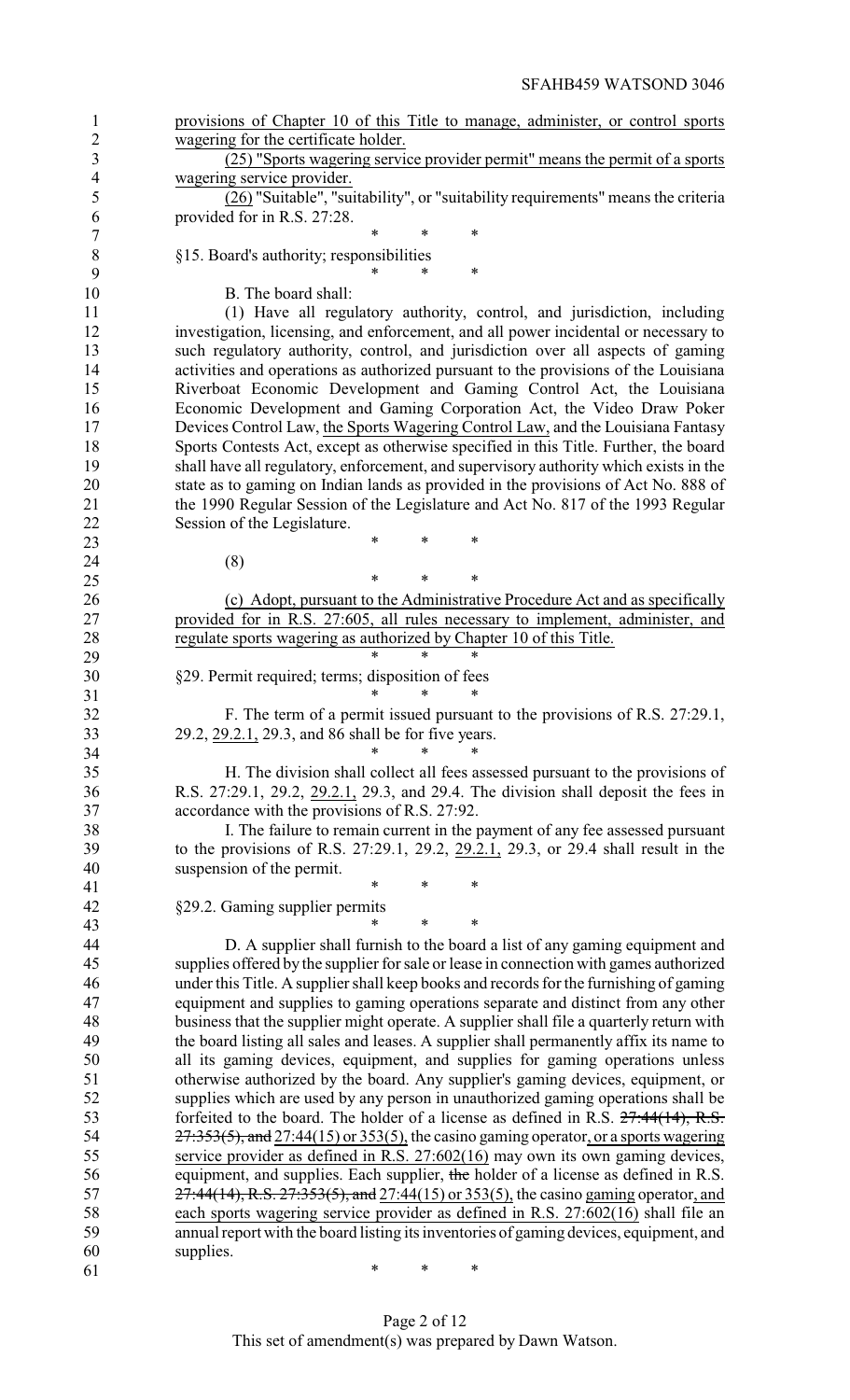|--|

 A.(1) The board shall issue a sports wagering service provider permit to any suitable person who desires to contract to manage, administer, and control sports wagers for a holder of a license as defined in R.S. 27:44(15) or 353(5) or the casino gaming operator.

 (2) A person shall not contract to manage, administer, or control sports wagers unless the person possesses a sports wagering service provider permit.

 B. A sports wagering service provider shall keep books and records for the management, administering, and controlling of sports wagering authorized underthis Title and for services for which it is contracted by a licensee or operator. The keeping of books and records shall be separate and distinct from any other business 12 the sports wagering service provider might operate. A sports wagering service provider shall file a quarterly return with the board listing all of its contracts and services related to sports wagering authorized under this Title. §29.3. Non-gaming supplier permit

16 \* \* \* \*

17 D. The holder of a license as defined in R.S. 27:44 or 353, or the casino 18 gaming operator, or a sports wagering service provider as defined in R.S. 27:602 shall ensure that all persons required to be licensed or permitted, or persons performing regulated tasks who are supplied by contractual agreement or otherwise, are properly licensed or permitted pursuant to this Title.

§44. Definitions

**\*** \* \* \*

24 When used in this Chapter, the following terms shall mean:<br>25

25 \* \* \* \* (10)(a) "Game" means any banking or percentage game which is played with cards, dice, or any electronic, electrical, or mechanical device or machine for money, property, or any thing of value. "Game" does not include a lottery, bingo, pull tabs, raffles, electronic video bingo, cable television bingo, dog race wagering, or any wagering on any type of sports event, including but not limited to football, basketball, baseball, hockey, boxing, tennis, wrestling, jai alai, or other sports contest 32 or event. Game "Game" shall also include racehorse wagering.

 (b) Notwithstanding any provision of Subparagraph (a) of this Paragraph to 34 the contrary, "game" shall include sports wagering as authorized in Chapter 10 of this Title with a licensee to whom the board has issued a sports wagering certificate this Title with a licensee to whom the board has issued a sports wagering certificate as defined in R.S. 27:602.

37 \* \* \* \* (12)(a) "Gaming device" or "gaming equipment" means any equipment or mechanical, electro-mechanical, or electronic contrivance, component, or machine, including a slot machine, used directly or indirectly in connection with gaming or any game, which affects the result of a wager by determining wins or losses.

 (b) For a licensee to whom the board has issued a sports wagering certificate as defined in R.S. 27:602, "gaming device" or "gaming equipment" shall also include any equipment or mechanical, electro-mechanical, or electronic contrivance, component, or machine used directly or indirectly in connection with sports wagering.

47 \* \* \* \* (14)(a) "Gaming position" means a gaming device seat or a space at a table game. Each gaming device seat shall be counted as one position and each space at a table game shall be counted as one position, subject to the rules and regulations of the board. The board shall specifically provide by rule for the counting of gaming positions for devices and games where seats and spaces are not readily countable.

 (b) For a licensee to whom the board has issued a sports wagering certificate as defined in R.S. 27:602, "gaming position" shall also include a self-service wagering machine or self-service kiosk or a wagering window space where a sports wager is accepted and each space, machine, or kiosk where a sports wager is accepted shall be counted as one position, subject to the rules and regulations of the board.

 \* \* \* §58. Division responsibilities The division shall: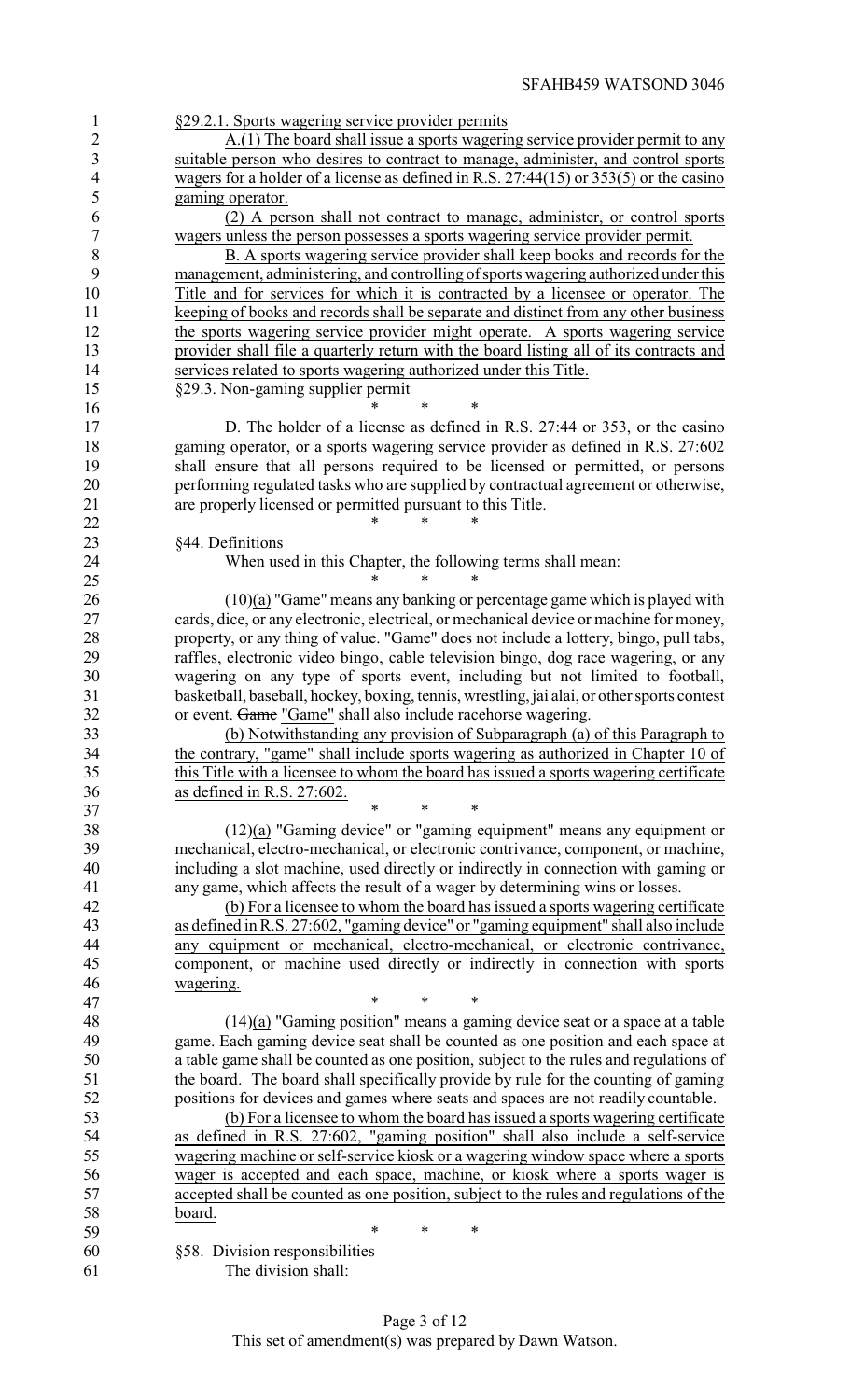SFAHB459 WATSOND 3046

1 \* \* \* \* (5) Require all licensees to utilize a cashless wagering system, except for racehorse wagering, sports wagering, and the play of slot machines, whereby all players' money is converted to tokens, electronic cards, or chips used only for wagering in the gaming establishment.

 \* \* \* §65. Licenses to conduct gaming activities upon riverboats; limitations

 \* \* \* B. Gaming shall be conducted aboard riverboats, subject to the following requirements:

**\* \* \*** \* (11) Except for racehorse wagering, sports wagering, and the play of slot machines, gaming wagers may be made only with tokens, chips, vouchers, coupons, or electronic cards issued by the licensee. Such tokens, chips, vouchers, coupons, or electronic cards may be used while aboard the riverboat only for the purpose of making wagers on gaming games. Electronic cards may be used which are affixed with a magnetic storage media, a "smart card" or those containing an integrated circuit chip, but excluding credit cards issued by any other entity or institution or cards which automatically withdraw funds from a credit, savings, or checking account held at a depository institution as defined by Section 3 of the Federal Deposit Insurance Act, which includes any credit union.

**\*** \* \* \* §92. Collection and disposition of fees

**\*** \* \* \* 25 D.(1) There is hereby established in the state treasury a special subfund in 26 the Riverboat Gaming Enforcement Fund to be known as the "Sports Wagering<br>27 Enforcement Subfund", hereafter in this Section, the "subfund". Enforcement Subfund", hereafter in this Section, the "subfund".

 (2) The monies in the subfund shall be withdrawn only pursuant to appropriation by the legislature and shall be used solely for the following:

 (a) For the expenses of the Department of Public Safety and Corrections and the Department of Justice, including regulatory, administrative, investigative, enforcement, legal, and such other expenses as may be necessary to carry out the provisions of this Chapter and Chapter 10 of this Title and the rules and regulations  $\frac{34}{35}$  of the board.

 (b) For the expenses of the Louisiana Gaming Control Board for the regulation of gaming activities authorized by Chapter 10 of this Title.

37 \* \* \* \* §205. Definitions

When used in this Chapter, the following terms have these meanings:

\* \* \*

 (12)(a) "Game" means any banking or percentage game located exclusively within an official gaming establishment which is played with cards, dice, or any electronic, electrical, or mechanical device or machine for money, property, or any 44 thing of value. Game "Game" does not include lottery, bingo, charitable games, raffles, electronic video bingo, pull tabs, cable television bingo, wagering on dog or horse races, sports betting, or wagering on any type of sports event, inclusive but not limited to football, basketball, baseball, hockey, boxing, tennis, wrestling, jai alai, or other sports contest or event.

 (b) Notwithstanding any provision of Subparagraph (a) of this Paragraph to the contrary, "game" shall include sports wagering as authorized in Chapter 10 of this Title if the board has issued the casino gaming operator a sports wagering 52 certificate as defined in R.S. 27:602.

 $(13)(a)$  "Gaming device" means any equipment or mechanical,<br>54 electromechanical, or electronic contrivance, component, or machine used directly electromechanical, or electronic contrivance, component, or machine used directly or indirectly in connection with gaming or any game which affects the result of a wager by determining win or loss. The term includes a system for processing information which can alter the normal criteria of random selection, which affects the operation of any game, or which determines the outcome of a game. The term does not include a system or device which affects a game solely by stopping its operation so that the outcome remains undetermined.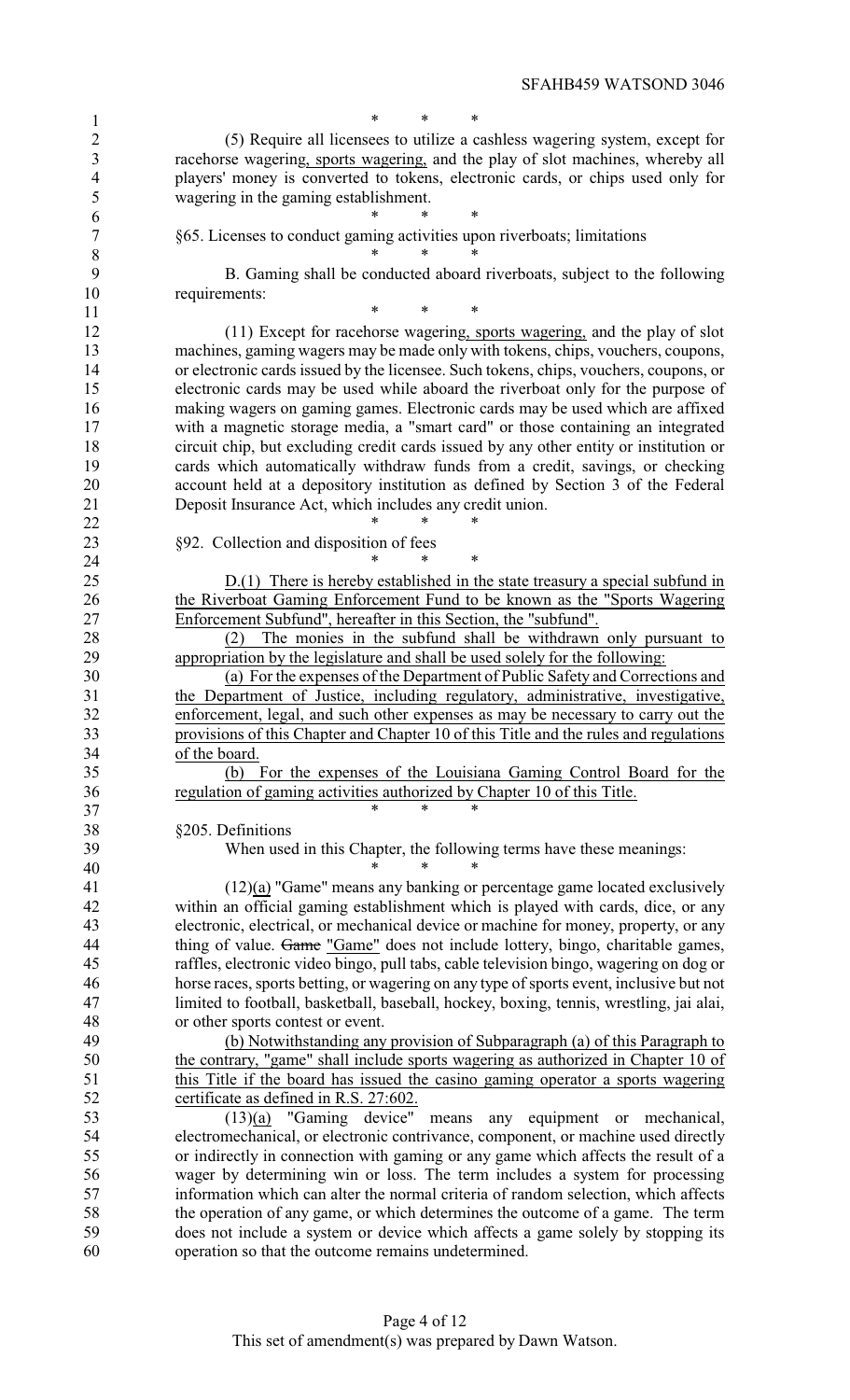| $\overline{4}$   | mechanical, or electronic contrivance, component, or machine used directly or              |
|------------------|--------------------------------------------------------------------------------------------|
| 5                | indirectly in connection with sports wagering.                                             |
| 6                |                                                                                            |
| $\boldsymbol{7}$ | §239.1. Wagering at the official gaming establishment                                      |
| $8\,$            | <b>Wagering</b> A. Except as provided in Subsection B of this Section, wagering            |
| 9                | at the official gaming establishment may be made with tokens, chips, vouchers,             |
| 10               | coupons, or electronic cards issued by the casino gaming operator or an approved           |
| 11               | casino manager acting on behalf of the casino gaming operator. Electronic cards may        |
| 12               | be used which are affixed with a magnetic storage media, a "smart card" or those           |
| 13               | containing an integrated circuit chip, but excluding credit cards issued by any other      |
| 14               | entity or institution or cards which automatically withdraw funds from a credit,           |
| 15               | savings, or checking account held at a depository institution as defined by Section        |
| 16               | 3 of the Federal Deposit Insurance Act, which includes any credit union.                   |
| 17               | B. Notwithstanding any provision of Subsection A of this Section to the                    |
| 18               |                                                                                            |
|                  | contrary, if the casino gaming operator is issued a sports wagering certificate by the     |
| 19               | board to conduct sports wagering in accordance with Chapter 10 of this Title, sports       |
| 20               | wagers at the official gaming establishment shall be made in cash or through a             |
| 21               | patron's verified wagering account.<br>*<br>*                                              |
| 22               |                                                                                            |
| 23               | §353. Definitions                                                                          |
| 24               | When used in this Chapter, the following terms shall have these meanings:                  |
| 25               |                                                                                            |
| 26               | (2) "Designated slot machine gaming area" means the contiguous area of an                  |
| 27               | eligible live racing facility at which slot machine gaming may be conducted in             |
| 28               | accordance with the provisions of this Chapter, determined by measuring the area,          |
| 29               | in square feet, inside the interior walls of the licensed eligible facility, excluding any |
| 30               | space therein in which gaming activities may not be conducted, such as bathrooms,          |
| 31               | stairwells, cage and beverage areas, and emergency evacuation routes of any width          |
| 32               | that meet or exceed the minimum size required by law.                                      |
| 33               | $\ast$<br>$^{\ast}$                                                                        |
| 34               | (4.1) "Emergency evacuation route" means those areas within the designated                 |
| 35               | slot machine gaming area of a licensed eligible facility which are clearly defined and     |
| 36               | identified by the licensee as necessary and approved by the state fire marshal or other    |
| 37               | federal or state regulatory agency for the evacuation of patrons and employees from        |
| 38               | the facility, and from which and in which no gaming activity may occur.                    |
| 39               |                                                                                            |
| 40               | §361. Conduct of slot machine gaming; temporary conduct                                    |
| 41               |                                                                                            |
| 42               | F.(1) Wagering at an eligible live racing facility may be made with tokens,                |
| 43               | chips, vouchers, coupons, or electronic cards issued by the licensed eligible facility     |
| 44               | or an approved facility manager acting on behalf of the facility. Electronic cards may     |
| 45               | be used which are affixed with a magnetic storage media, a "smart card" or those           |
| 46               | containing an integrated circuit chip, but excluding credit cards issued by any other      |
| 47               | entity or institution or cards which automatically withdraw funds from a credit,           |
| 48               | savings, or checking account held at a depository institution as defined by Section        |
| 49               | 3 of the Federal Deposit Insurance Act, which includes any credit union.                   |
| 50               |                                                                                            |
|                  | (2) Notwithstanding any provision of Subsection A of this Section to the                   |
| 51               | contrary, if the holder of a license as defined in R.S. 27:353(5) is issued a sports       |
| 52               | wagering certificate by the board to conduct sports wagering in accordance with            |
| 53               | Chapter 10 of this Title, sports wagers at the eligible facility may be made in cash       |
| 54               | or through a patron's verified wagering account.                                           |
| 55               |                                                                                            |
| 56               | §364. Gaming Control Board; powers and duties                                              |
| 57               | A. The board shall:                                                                        |

 (b) If the casino gaming operator has been issued a sports wagering certificate 2 by the board to conduct sports wagering in accordance with Chapter 10 of this Title, "gaming device" shall also include any equipment or mechanical, electro-

Page 5 of 12 This set of amendment(s) was prepared by Dawn Watson.

 $\frac{58}{59}$  (1)

\* \* \*

61 \* \* \* \*

(c) Such rules may include: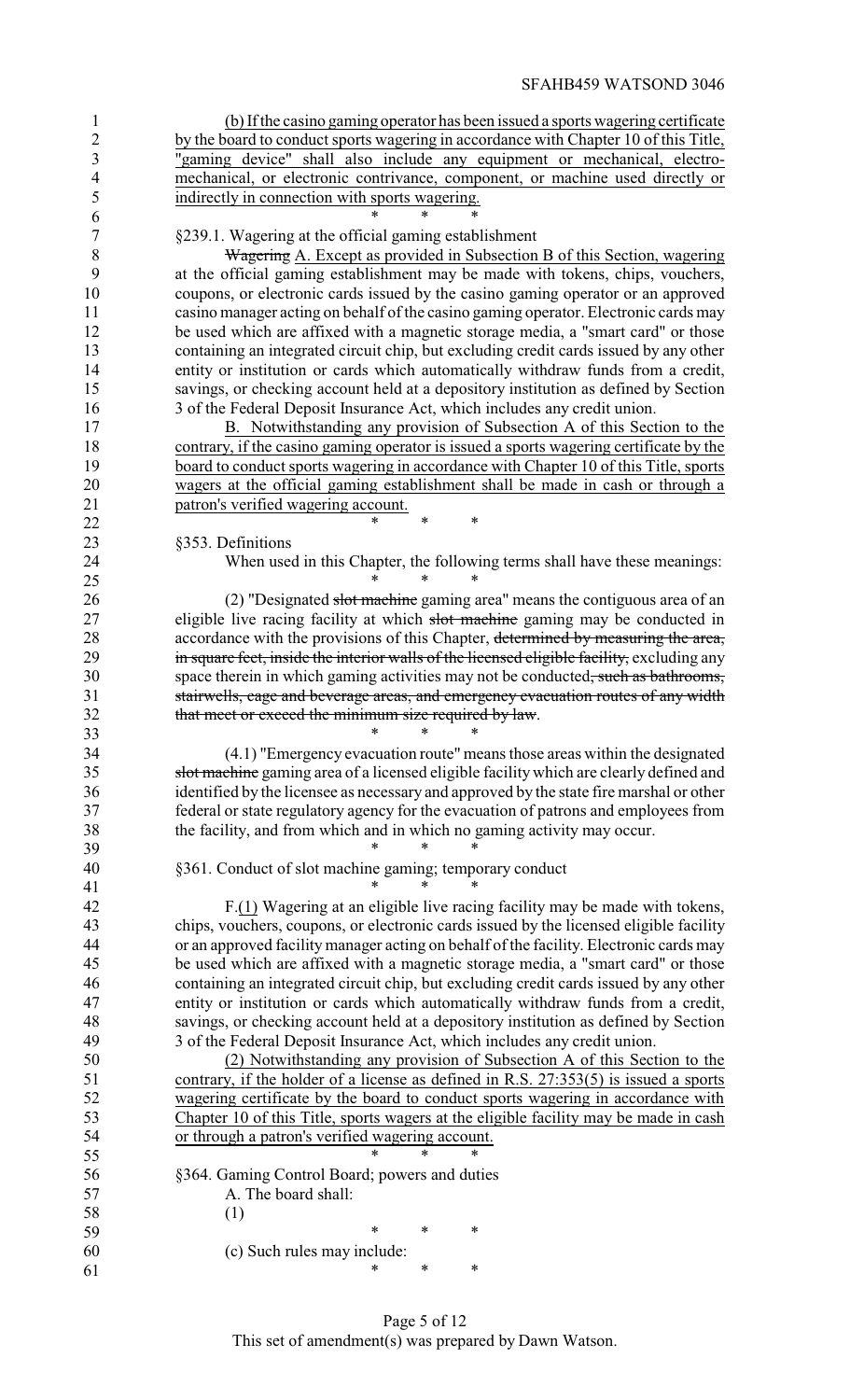| $\mathbf{1}$<br>$\overline{c}$ | (ii) Requiring certain minimum physical security standards be observed in<br>designated slot machine gaming areas.                                                          |
|--------------------------------|-----------------------------------------------------------------------------------------------------------------------------------------------------------------------------|
| $\overline{3}$                 | *                                                                                                                                                                           |
| $\overline{4}$                 | (5) Approve the location, plans, and construction of the designated slot                                                                                                    |
| 5                              | machine gaming area in an eligible facility.                                                                                                                                |
| 6                              |                                                                                                                                                                             |
| $\overline{7}$                 | §371. Prohibition on operation of video draw poker devices; prohibition on any                                                                                              |
| 8                              | other type of game                                                                                                                                                          |
| 9                              | ∗                                                                                                                                                                           |
| 10                             | C. Nothing Except sports wagering conducted by the holder of a license                                                                                                      |
| 11                             | defined in R.S. 27:353(5) that possesses a valid sports wagering certificate issued by                                                                                      |
| 12<br>13                       | the board, nothing in this Chapter shall be construed to permit the operation or play<br>of any type of game the play of which requires the participation of an employee of |
| 14                             | the licensee.                                                                                                                                                               |
| 15                             | §372. Slot machine gaming Gaming area limitations                                                                                                                           |
| 16                             |                                                                                                                                                                             |
| 17                             | $B(1)$ No gaming devices other than slot machines and authorized pari-mutuel                                                                                                |
| 18                             | wagering devices and equipment shall be in the designated slot machine gaming                                                                                               |
| 19                             | area.                                                                                                                                                                       |
| 20                             | (2) Notwithstanding Paragraph (1) of this Subsection to the contrary, if the                                                                                                |
| 21                             | holder of a license as defined in R.S. 27:353(5) is issued a sports wagering certificate                                                                                    |
| 22                             | by the board to conduct sports wagering in accordance with Chapter 10 of this Title,                                                                                        |
| 23                             | authorized self-service sports wagering machines or self-service kiosks or window                                                                                           |
| 24                             | spaces where sports wagers are accepted and any equipment associated therewith                                                                                              |
| 25                             | may also be in the gaming area.                                                                                                                                             |
| 26                             | $C(1)$ As used in this Section, "gaming position" means a slot machine seat.                                                                                                |
| 27                             | Each slot machine seat shall be counted as one position, subject to the rules and                                                                                           |
| 28                             | regulations of the board. The board shall specifically provide by rule for the counting                                                                                     |
| 29                             | of gaming positions for devices and games where seats and spaces are not readily                                                                                            |
| 30                             | countable.                                                                                                                                                                  |
| 31<br>32                       | (2) Notwithstanding Paragraph (1) of this Subsection to the contrary, if the<br>holder of a license as defined in R.S. 27:353(5) is issued a sports wagering certificate    |
| 33                             | by the board to conduct sports wagering in accordance with Chapter 10 of this Title,                                                                                        |
| 34                             | "gaming position" shall also include a self-service sports wagering machine or self-                                                                                        |
| 35                             | service kiosk or a wagering window space where sports wagers are accepted. Each                                                                                             |
| 36                             | machine or kiosk or space shall be counted as one position, subject to the rules and                                                                                        |
| 37                             | regulations of the board.                                                                                                                                                   |
| 38                             | (3) Notwithstanding Paragraphs (1) and (2) of this Subsection, a wagering                                                                                                   |
| 39                             | window space or kiosk at which wagers were lawfully accepted prior to the effective                                                                                         |
| 40                             | date of Chapter 10 of Title 27 shall not be counted as a "gaming position" if the                                                                                           |
| 41                             | wagering window space or kiosk is remodeled, re-purposed, relocated, or replaced                                                                                            |
| 42                             | for the purpose of conducting sports wagering.                                                                                                                              |
| 43                             | $\ast$<br>*                                                                                                                                                                 |
| 44                             | §375.<br>Crimes and penalties; false statements; unauthorized slot machines;                                                                                                |
| 45                             | skimming of slot machine proceeds; payroll check cashing; gambling                                                                                                          |
| 46                             | devices<br>$\ast$<br>*<br>*                                                                                                                                                 |
| 47<br>48                       |                                                                                                                                                                             |
| 49                             | D. Any owner of an eligible facility who has been granted a license to operate<br>slot machine gaming who cashes or accepts for cashing or permits any employee or          |
| 50                             | other person to cash or accept for cashing an identifiable employee payroll check in                                                                                        |
| 51                             | the designated slot machine gaming area shall, upon conviction, be imprisoned for                                                                                           |
| 52                             | not more than six months or fined not more than five thousand dollars, or both.                                                                                             |
| 53                             | *                                                                                                                                                                           |
| 54                             | CHAPTER 10. SPORTS WAGERING CONTROL ACT                                                                                                                                     |
| 55                             | §601. Title                                                                                                                                                                 |
| 56                             | This Chapter shall be cited and referred to as "The Louisiana Sports"                                                                                                       |
| 57                             | Wagering Control Act".                                                                                                                                                      |
| 58                             | §602. Definitions                                                                                                                                                           |
| 59                             | Unless the context clearly indicates otherwise, when used in this Chapter, the                                                                                              |
| 60                             | following terms shall mean:                                                                                                                                                 |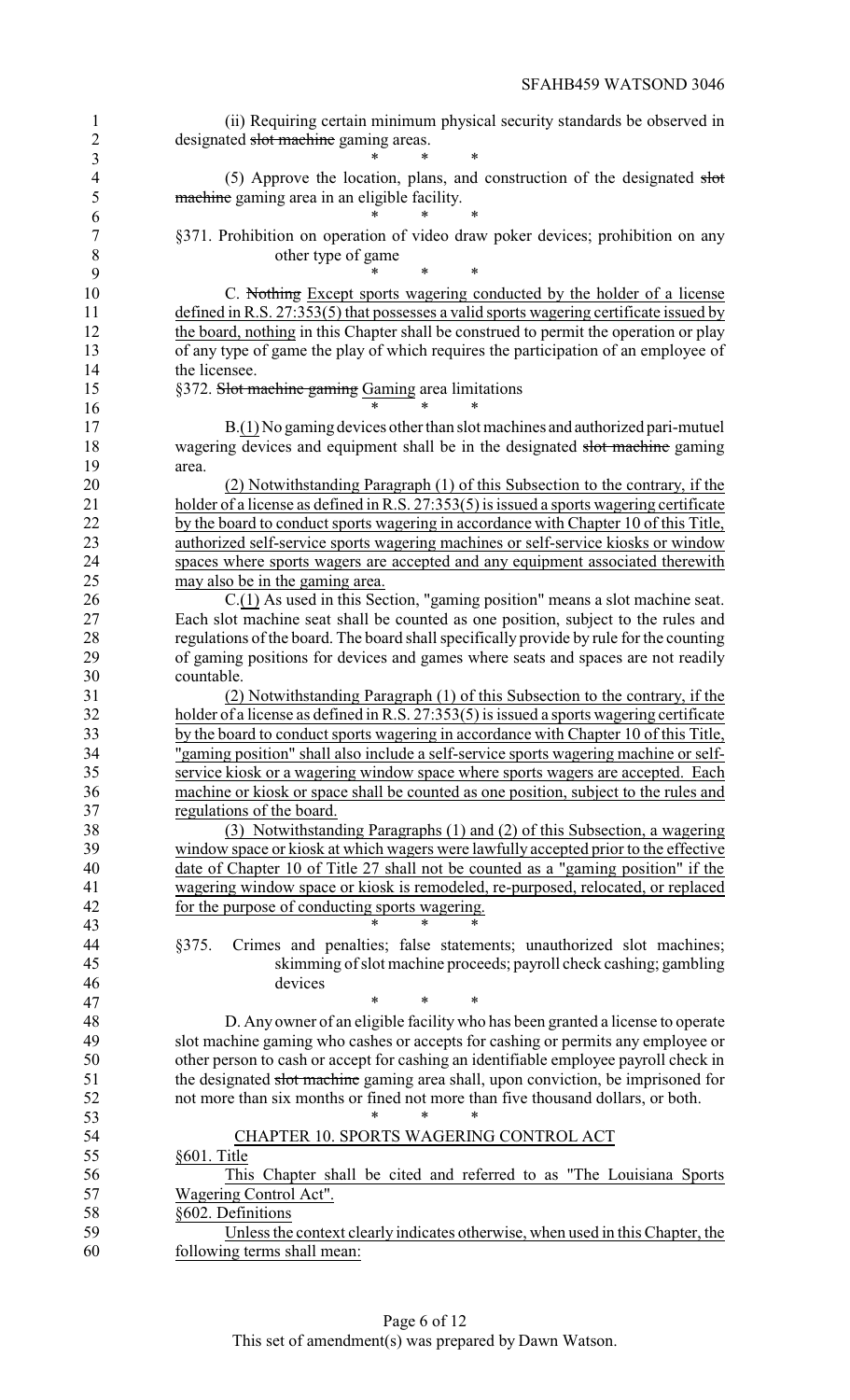| $\mathbf{1}$             | (1) "Applicant" means a person who has submitted an application to the                                                                                                      |
|--------------------------|-----------------------------------------------------------------------------------------------------------------------------------------------------------------------------|
| $\overline{2}$           | board seeking a certificate or permit, or the renewal thereof.                                                                                                              |
| 3                        | (2) "Application" means the forms and schedules prescribed by the board                                                                                                     |
| $\overline{\mathcal{L}}$ | upon which an applicant seeks a certificate or permit or the renewal thereof.                                                                                               |
| 5                        | Application also includes information, disclosure statements, and financial                                                                                                 |
| 6                        | statements submitted by an applicant as part of an application.                                                                                                             |
| 7                        | (3) "Board" has the same meaning as that term has in R.S. 27:3.                                                                                                             |
| 8                        | $(4)$ "Division" has the same meaning as that term has in R.S. 27:3.                                                                                                        |
| 9<br>10                  | (5) "Game" means a wager on a sports event or sporting event approved by                                                                                                    |
| 11                       | the board.<br>(6) "Gaming activities" or "gaming operations" means the use, operation, or                                                                                   |
| 12                       | conducting of any sports wagering at a riverboat, eligible facility, or official gaming                                                                                     |
| 13                       | establishment including all activities related to and integral to the operation and                                                                                         |
| 14                       | profitability of the licensee or casino gaming operator, including accounting                                                                                               |
| 15                       | procedures and internal controls.                                                                                                                                           |
| 16                       | (7) "Gaming device" or "gaming equipment" means any equipment or                                                                                                            |
| 17                       | mechanical, electro-mechanical, or electronic contrivance, component, or machine,                                                                                           |
| 18                       | used directly or indirectly in connection with a sports wagering system.                                                                                                    |
| 19                       | (8) "Gaming position" means a sports wagering self-service machine or self-                                                                                                 |
| 20                       | service kiosk or a wagering window space where a sports wager is accepted. Except                                                                                           |
| 21                       | as provided in R.S. 27:372, each self-service machine or self-service kiosk shall be                                                                                        |
| 22                       | counted as one position and each wagering window space where a sports wager is                                                                                              |
| 23                       | accepted shall be counted as one position, subject to the rules and regulations of the                                                                                      |
| 24                       | board. The system of electronic sports wagering through a mobile or other digital                                                                                           |
| 25                       | platform shall count as one position, subject to the rules and regulations of the board.                                                                                    |
| 26                       | (9) "Net sports wagering proceeds" means the total of all cash and property,                                                                                                |
| 27                       | including checks whether collected or not, received by the sports wagering certificate                                                                                      |
| 28                       | holder from sports wagering operations, less the total of all cash paid out as winnings                                                                                     |
| 29                       | to patrons.                                                                                                                                                                 |
| 30                       | $(10)$ "Permit" has the same meaning as that term has in R.S. 27:3.                                                                                                         |
| 31                       | $(11)$ "Permittee" has the same meaning as that term has in R.S. 27:3.                                                                                                      |
| 32                       | $(12)$ "Person" has the same meaning as that term has in R.S. 27:3.                                                                                                         |
| 33                       | (13)(a) "Sports event" or "sporting event" means any professional sport or                                                                                                  |
| 34<br>35                 | athletic event, any Olympic or international sports competition event, any collegiate<br>sport or athletic event, or any portions thereof, including but not limited to the |
| 36                       | individual performance statistics of athletes in a sports event or combination of                                                                                           |
| 37                       | sports events. "Sports event" or "sporting event" shall not include a prohibited event                                                                                      |
| 38                       | or fantasy sports activity. A prohibited event shall include any high school sports                                                                                         |
| 39                       | event.                                                                                                                                                                      |
| 40                       | (b) "Professional sport or athletic event" as used in Subparagraph (a) of this                                                                                              |
| 41                       | Paragraph means an event at which two or more persons participate in a sport or                                                                                             |
| 42                       | athletic event and receive compensation in excess of actual expenses for their                                                                                              |
| 43                       | participation in such event.                                                                                                                                                |
| 44                       | $(14)(a)$ "Sports wagering" means the business of accepting wagers on a sports                                                                                              |
| 45                       | event approved by the board, provided all of the following conditions are met:                                                                                              |
| 46                       | (i) The outcome of the sports event can be verified.                                                                                                                        |
| 47                       | The outcome of the sports event can be generated by a reliable and<br>(ii)                                                                                                  |
| 48                       | independent process.                                                                                                                                                        |
| 49                       | (iii) The outcome of the sports event is not affected by any wager placed.                                                                                                  |
| 50                       | (iv) The sports event is conducted in conformity with applicable laws, rules,                                                                                               |
| 51                       | and regulations, including the rules governing the sports event.                                                                                                            |
| 52                       | (b) The term "sports wagering" may also include proposition wagers on                                                                                                       |
| 53                       | novelty occurrences or nonoccurrences, or individual players over a broad spectrum                                                                                          |
| 54                       | of possibilities within a sports event that are not dependent on the final outcome of                                                                                       |
| 55                       | the sports event as approved by the board.                                                                                                                                  |
| 56                       | (15) "Sports wagering certificate" means a certificate issued by the board to                                                                                               |
| 57                       | the holder of a license as defined in R.S. 27:44 or 353 or the casino gaming operator                                                                                       |
| 58                       | that authorizes the conducting of sports wagering by the licensee or operator located                                                                                       |
| 59<br>60                 | in a parish that approved sports wagering at an election called for that purpose.<br>(16) "Sports wagering service provider" has the same meaning as that term              |
| 61                       | has in R.S. 27:3.                                                                                                                                                           |
|                          |                                                                                                                                                                             |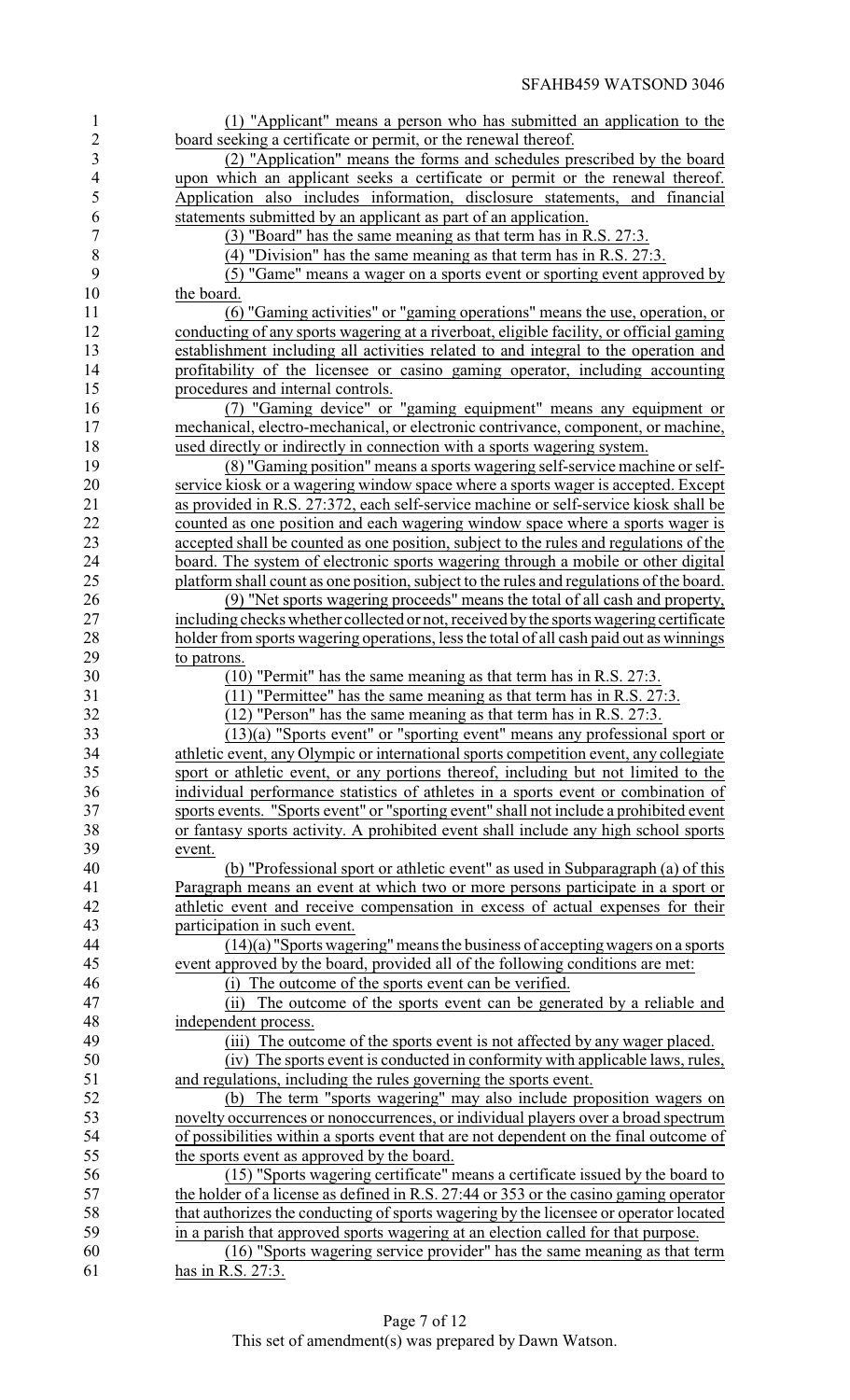| 1                        | (17) "Sports wagering system" means the methodology and equipment                         |
|--------------------------|-------------------------------------------------------------------------------------------|
|                          |                                                                                           |
| $\overline{c}$           | approved by the board for accepting and recording sports wagers.                          |
| 3                        | (18) "Suitable", "suitability", or "suitability requirements" have the same               |
| $\overline{\mathcal{L}}$ | meaning as those terms have in R.S. 27:3.                                                 |
| 5                        | §603. Sports wagering gaming activities                                                   |
| 6                        | A. Gaming activities relative to sports wagering may be conducted within the              |
| $\boldsymbol{7}$         | approved gaming area provided all of the following requirements are met:                  |
| 8                        | (1) A majority of the qualified electors in the parish voting at a proposition            |
|                          |                                                                                           |
| 9                        | election called for that purpose in accordance with R.S. 18:1300.24 where the sports      |
| 10                       | wagering is taking place voted in favor of permitting sports wagering.                    |
| 11                       | (2) The holder of a license defined in R.S. 27:44 or 353 or the casino gaming             |
| 12                       | operator has been awarded a sports wagering certificate by the board to conduct           |
| 13                       | sports wagering at its riverboat, eligibility facility, or the official gaming            |
| 14                       | establishment.                                                                            |
|                          |                                                                                           |
| 15                       | (3) The sports wagering is taking place within the designated gaming area or              |
| 16                       | the official gaming establishment of the holder of a license as defined in R.S. 27:44     |
| 17                       | or 353 or the casino gaming operator, as appropriate.                                     |
| 18                       | (4) The gaming activities relative to sports wagering are being conducted in              |
| 19                       | accordance with this Chapter and all rules, regulations, and requirements of the          |
| 20                       | board.                                                                                    |
|                          |                                                                                           |
| 21                       | B.(1) A sports wagering certificate holder or sports wagering service provider            |
| 22                       | permittee may accept wagers on an approved sports event at a wagering window or           |
| 23                       | through self-service wagering machines or self-service kiosks.                            |
| 24                       | (2) Except as provided in R.S. 27:372, each machine or kiosk or window                    |
| 25                       | shall be counted as a single gaming position.                                             |
| 26                       | §604. Sports wagering certificate; requirements                                           |
| 27                       | A. The securing of a sports wagering certificate required under the provisions            |
|                          |                                                                                           |
| 28                       | of this Chapter shall be a prerequisite for conducting, operating, or performing any      |
| 29                       | activity regulated pursuant to this Chapter.                                              |
| 30                       | B. In any parish in which sports wagering has been approved by the voters,                |
| 31                       | a holder of a license as defined in R.S. 27:44 or 353 or the casino gaming operator       |
| 32                       | desiring to obtain a sports wagering certificate for its riverboat, eligible facility, or |
| 33                       | official gaming establishment located in the parish shall make application to the         |
| 34                       | board on a form and in a manner prescribed by the board. The application forms shall      |
| 35                       | be provided by the board and shall contain such information as required by this           |
| 36                       |                                                                                           |
|                          | Chapter and by rules and regulations promulgated by the board. No application shall       |
| 37                       | be accepted unless the board determines that all relevant requirements of this            |
| 38                       | Chapter have been met.                                                                    |
| 39                       | C. No certificate to conduct sports wagering shall be issued unless the board             |
| 40                       | finds:                                                                                    |
| 41                       | (1) That the applicant is capable of conducting sports wagering, which means              |
| 42                       | that the applicant can demonstrate the capability through training, education,            |
| 43                       |                                                                                           |
|                          | business experience, or a combination thereof, to operate sports wagering.                |
| 44                       | (2) That the applicant's submission of a detailed plan of design of the areas             |
| 45                       | of its riverboat, eligible facility, or official gaming establishment to be used for      |
| 46                       | sports wagering are acceptable.                                                           |
| 47                       | D. Only after the application is approved by the board and the board has                  |
| 48                       | received payment of applicable fees and issued the sports wagering certificate to the     |
| 49                       | licensee or operator may the licensee or casino gaming operator conduct sports            |
|                          |                                                                                           |
| 50                       | wagering.                                                                                 |
| 51                       | E. A sports wagering certificate shall not be transferrable; however, the                 |
| 52                       | holder may contract with a sports wagering service provider to manage, administer,        |
| 53                       | or control sports wagers provided the sports wagering service provider has been           |
| 54                       | issued a permit as provided in R.S. 27:29.2.1.                                            |
| 55                       | §605. Gaming Control Board; duties and powers                                             |
| 56                       | A. The board shall adopt, pursuant to the Administrative Procedure Act, all               |
|                          |                                                                                           |
| 57                       | rules necessary to implement, administer, and regulate sports wagering as authorized      |
| 58                       | by this Chapter. At a minimum, the rules shall include the following:                     |
| 59                       | (1) Standards and procedures to govern the conduct of sports wagering,                    |
| 60                       | including but not limited to standards and procedures for the approval of a sports        |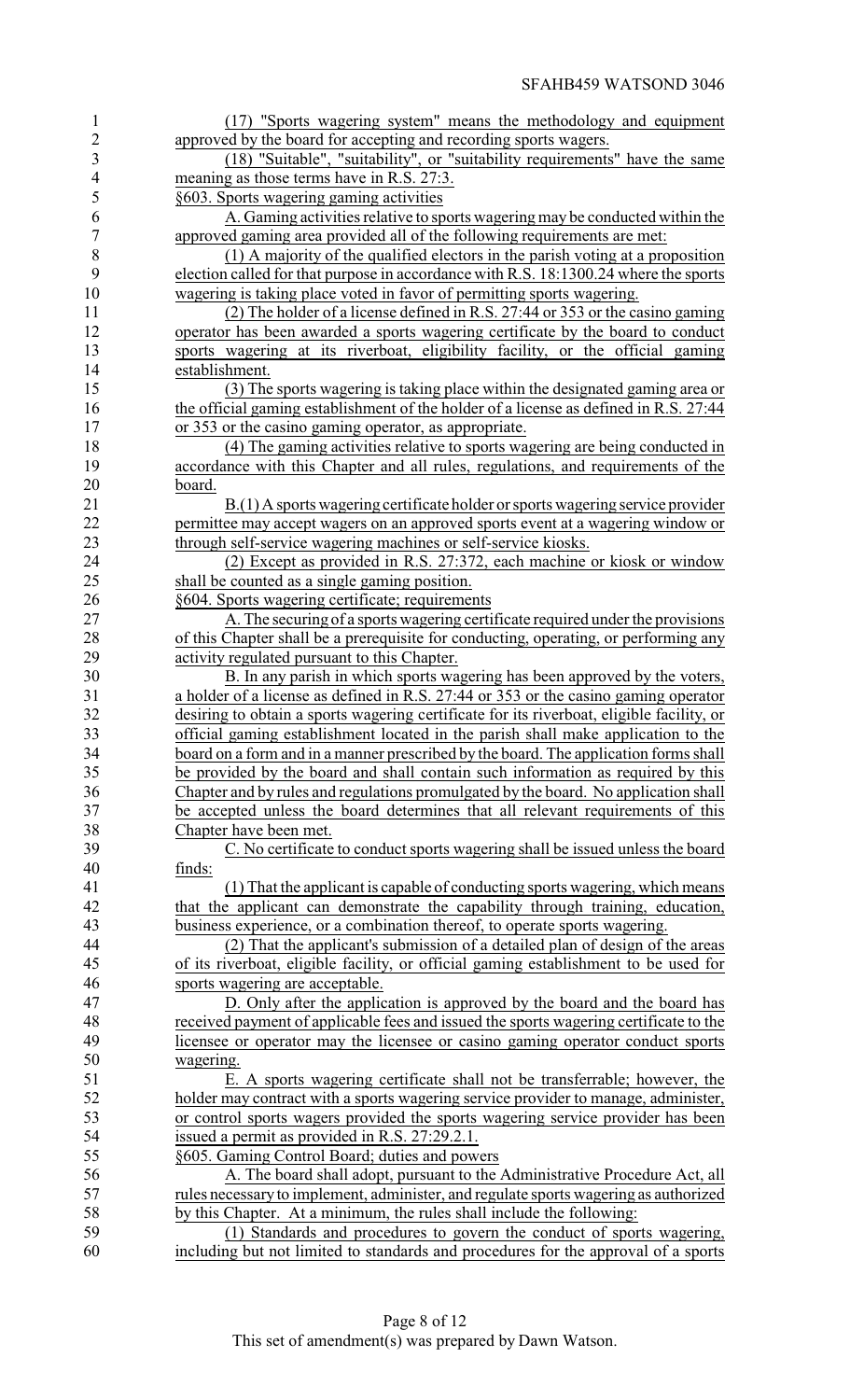| 1                        | event for wagering under the provisions of this Chapter and the approval of the                                                                                           |
|--------------------------|---------------------------------------------------------------------------------------------------------------------------------------------------------------------------|
| $\overline{c}$           | system of wagering.                                                                                                                                                       |
| 3                        | (2) The method for calculating gross sports wagering revenue and standards                                                                                                |
| $\overline{\mathcal{A}}$ | for the daily counting and recording of cash and cash equivalents received in the                                                                                         |
| 5                        | conduct of sports wagering, including ensuring that internal controls are followed,                                                                                       |
| 6                        | financial books and records are maintained, and audits are conducted.                                                                                                     |
| 7                        | (3) The amount of cash reserves to be maintained to cover winnings by the                                                                                                 |
| 8                        | sports wagering certificate holder and sports wagering service provider permittee.                                                                                        |
| 9                        | (4) Notice requirements pertaining to minimum and maximum wagers on                                                                                                       |
| 10                       | sports wagering.                                                                                                                                                          |
| 11                       | (5) Compulsive and problem gambling standards pertaining to sports                                                                                                        |
| 12                       | wagering consistent with this Title.                                                                                                                                      |
| 13                       | (6) Standards prohibiting persons under twenty-one years of age from                                                                                                      |
| 14                       | participating in sports wagering.                                                                                                                                         |
| 15                       | (7) Requirements that each sports wagering certificate holder and sports                                                                                                  |
| 16                       | wagering service provider permittee shall:                                                                                                                                |
| 17                       | (a) Provide written information to sports wagering patrons about sports                                                                                                   |
| 18                       | wagering rules, payouts or winning wagers, and other information as the board may                                                                                         |
| 19                       | require.                                                                                                                                                                  |
| 20                       | (b) Provide specifications approved by the board to integrate and update the                                                                                              |
| 21                       | riverboat's, eligible facility's, or official gaming establishment's surveillance system                                                                                  |
| 22                       | to cover all areas where sports wagering is conducted. The specifications shall                                                                                           |
| 23                       | include provisions providing the board and other persons authorized by the board                                                                                          |
| 24                       | with onsite access to the surveillance system or its signal.                                                                                                              |
| 25                       | (c) Designate one or more locations within the designated gaming area or                                                                                                  |
| 26                       | official gaming establishment to conduct sports wagering.                                                                                                                 |
| 27                       | (d) Ensure that visibility of each sports wagering area in the riverboat,                                                                                                 |
| 28                       | eligible facility, or gaming establishment is not obstructed in any way that could                                                                                        |
| 29                       | interfere with the ability of the sports wagering certificate holder, the board, and                                                                                      |
| 30                       | other persons authorized under this Title or by the board to oversee the surveillance                                                                                     |
| 31                       | of the conduct of sports wagering.                                                                                                                                        |
| 32                       |                                                                                                                                                                           |
| 33                       | (e) Integrate the riverboat's, eligible facility's, or official gaming<br>establishment's count room to ensure maximum security of the counting and storage               |
|                          |                                                                                                                                                                           |
| 34                       | of cash and cash equivalents.                                                                                                                                             |
| 35                       | (f) Equip each area of a riverboat, eligible facility, or the official gaming                                                                                             |
| 36<br>37                 | establishment in which sports wagering is conducted with all required notices.                                                                                            |
|                          | (g) Ensure that no person under twenty-one years of age participates in sports                                                                                            |
| 38                       | wagering.                                                                                                                                                                 |
| 39                       | B. Provided the board has initiated rulemaking pursuant to the provisions of                                                                                              |
| 40                       | R.S. 49:953(A), the board may adopt initial administrative rules as required by this                                                                                      |
| 41                       | Section pursuant to the provisions of R.S. $49:953(B)$ without a finding that an                                                                                          |
| 42                       | imminent peril to the public health, safety, or welfare exists.                                                                                                           |
| 43                       | §606. Limitations                                                                                                                                                         |
| 44                       | A. No persons under the age of twenty-one years shall be allowed to place                                                                                                 |
| 45                       | a sports wager, nor shall a sports wagering certificate holder or sports wagering                                                                                         |
| 46                       | service provider permittee knowingly accept a wager from a person under twenty-                                                                                           |
| 47                       | one years of age.                                                                                                                                                         |
| 48                       | B. No person shall place a wager nor shall a sports wagering certificate                                                                                                  |
| 49                       | holder or sports wagering service provider permittee knowingly accept a wager from                                                                                        |
| 50                       | any person who may control the outcome of the sports event on which the wager is                                                                                          |
| 51                       | attempting to be placed.                                                                                                                                                  |
| 52                       | §607. Electronic sports wagering                                                                                                                                          |
| 53                       | A sports wagering certificate holder or sports wagering service provider                                                                                                  |
| 54                       | permittee may accept wagers made electronically using a mobile or other digital                                                                                           |
| 55                       | platform. Electronic wagering shall be subject to the following requirements:                                                                                             |
| 56                       | (1) Prior to the acceptance of any electronic wager, a patron shall have                                                                                                  |
| 57                       | established a wagering account through the holder or permittee and an initial                                                                                             |
| 58                       | verification of the account shall be completed by the holder or permittee.                                                                                                |
| 59                       | (2) Electronic sports wagers shall be placed in the gaming area of the                                                                                                    |
| 60                       |                                                                                                                                                                           |
| 61                       | riverboat, eligible facility, or official gaming establishment, as that area is<br>determined by the board, or in other areas of the riverboat, eligible facility, or the |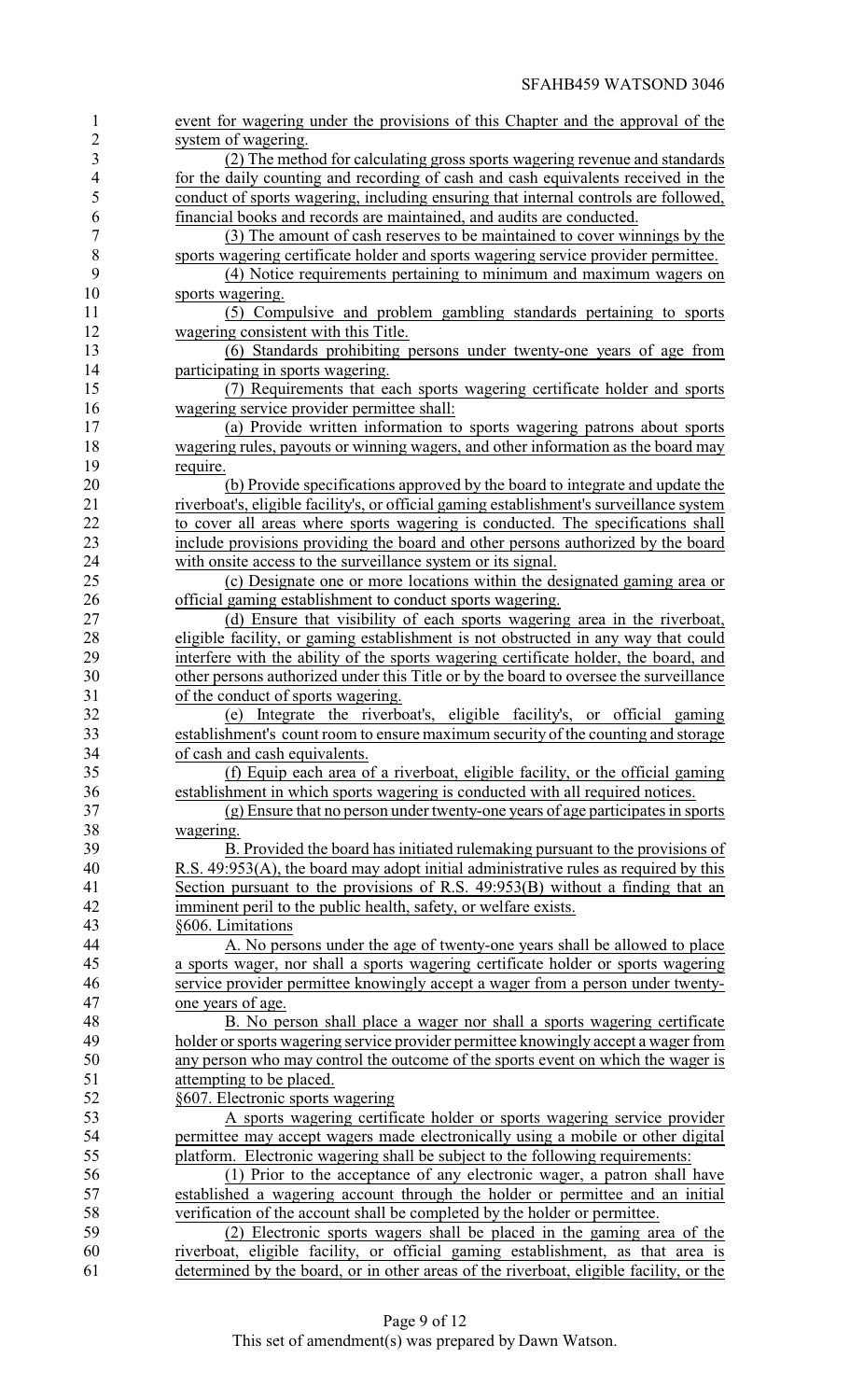| $\mathbf{1}$             | official gaming establishment, as the board may approve, provided those areas are                                                            |
|--------------------------|----------------------------------------------------------------------------------------------------------------------------------------------|
| $\overline{2}$           | restricted to persons at least twenty-one years of age or older.                                                                             |
| 3                        | (3) The holder or permittee maintains geo-fencing or geo-location services                                                                   |
| $\overline{\mathcal{A}}$ | and bears all costs and responsibilities associated therewith as required by the board.                                                      |
| 5                        | (4) The system of electronic sports wagering through a mobile or other digital                                                               |
| 6                        | platform shall count as one gaming position, subject to the rules and regulations of                                                         |
| $\overline{7}$           | the board.                                                                                                                                   |
| $8\,$                    | §608. Ninety-day time period to claim winnings; collection and use of funds                                                                  |
| 9                        | A. The holder of a sports wager receipt evidencing the right to a                                                                            |
| 10                       | payment shall present the receipt for payment within ninety days after the                                                                   |
| 11                       | date of the conclusion of the sports event. The failure to present such a                                                                    |
| 12                       | receipt within the prescribed time shall constitute a waiver of the right to the                                                             |
| 13                       | payment. Thereafter, the holder of the receipt shall have no right to enforce                                                                |
| 14                       | payment of the wager receipt.                                                                                                                |
| 15                       | B. The funds held by any certificate holder or service provider for the                                                                      |
| 16                       | payment of outstanding sports wager receipts shall be retained by such                                                                       |
| 17                       | certificate holder or service provider for such purpose until the expiration of                                                              |
| 18                       | ninety days after the date printed on the sports wager receipt.                                                                              |
| 19                       | C. After such time, the certificate holder or service provider shall                                                                         |
| 20                       | each day accumulate the amount equal to the sum of any unclaimed monies,                                                                     |
| 21                       | less the amount of state tax paid by the certificate holder or service provider                                                              |
| 22                       | on the unclaimed monies that expire that day. On or before the fifteenth day                                                                 |
| 23                       | of the first month following the end of a calendar-year quarter, the certificate                                                             |
| 24                       | holder or service provider shall remit to the state treasurer for deposit into the                                                           |
| 25                       | Crime Victims Reparations Fund as provided for in R.S. 46:1816(B)(8) an                                                                      |
| 26                       | amount equal to the accumulated total for the previous calendar-year quarter.                                                                |
| 27                       | The funds shall be used exclusively to pay the expenses associated with                                                                      |
| 28                       |                                                                                                                                              |
| 29                       | health care services of victims of sexually-oriented criminal offenses,                                                                      |
| 30                       | including forensic medical examinations as defined in R.S. 15:622.                                                                           |
| 31                       | §609. Sports wagering certificate; issuance                                                                                                  |
| 32                       | A sports wagering certificate shall be issued to an applicant upon<br>approval by the board of the application.                              |
| 33                       | B. The division shall collect all fees, fines, and taxes imposed or assessed                                                                 |
| 34                       | under the provisions of this Section and those fees related to sports wagering                                                               |
| 35                       | activities in Chapter 1 of this Title and deposit the fees into the Sports Wagering                                                          |
|                          |                                                                                                                                              |
|                          |                                                                                                                                              |
| 36                       | Enforcement Subfund as established in R.S. 27:92(D).                                                                                         |
| 37                       | §610. Dedication of revenue                                                                                                                  |
| 38                       | A. The division shall collect all state fees, fines, and taxes imposed or                                                                    |
| 39                       | assessed under the provisions of this Chapter and under the rules, regulations, and                                                          |
| 40                       | decisions of the board.                                                                                                                      |
| 41                       | B. All fees, fines, revenue, taxes, and other monies collected by the division                                                               |
| 42                       | shall be forwarded upon receipt to the state treasurer for immediate deposit into the                                                        |
| 43                       | state treasury. Funds deposited into the treasury shall first be credited to the Bond                                                        |
| 44                       | Security Redemption Fund in accordance with Article VII, Section 9(B) of the                                                                 |
| 45                       | Constitution of Louisiana.                                                                                                                   |
| 46                       | C. After complying with the provisions of Subsection C of this Section, each                                                                 |
| 47                       | fiscal year, the state treasurer shall disburse the tax levied pursuant to Subsection A                                                      |
| 48                       | of this Section from sports wagering service providers or sports wagering certificate                                                        |
| 49                       | holders as follows:                                                                                                                          |
| 50                       | (1) One thirteenth of avails of the tax levied in Subsection A of this Section,                                                              |
| 51                       | not to exceed \$750,000 shall be credited to the Compulsive and Problem Gaming                                                               |
| 52                       | Fund established by R.S. 28:842, and the remainder of the avails shall be credited to                                                        |
| 53                       | the Louisiana Early Childhood Education Fund as established by R.S. 17:407.30.                                                               |
| 54                       | (2) Ten thirteenth of avails of the tax levied in Subsection A of this Section                                                               |
| 55                       | shall be credited to the Louisiana Early Childhood Education Fund as established                                                             |
| 56                       | by R.S. 17:407.30.                                                                                                                           |
| 57                       | (3) Two thirteenth of avails of the tax levied in Subsection A of this Section                                                               |
| 58                       | shall be remitted to each parish governing authority in proportion to the amount of                                                          |
| 59                       | proceeds derived from the taxable conduct occurring in that parish.                                                                          |
| 60<br>61                 | Section 3. R.S. 13:4721 is hereby amended and reenacted to read as follows:<br>§4721. Gambling houses; definition; declared public nuisances |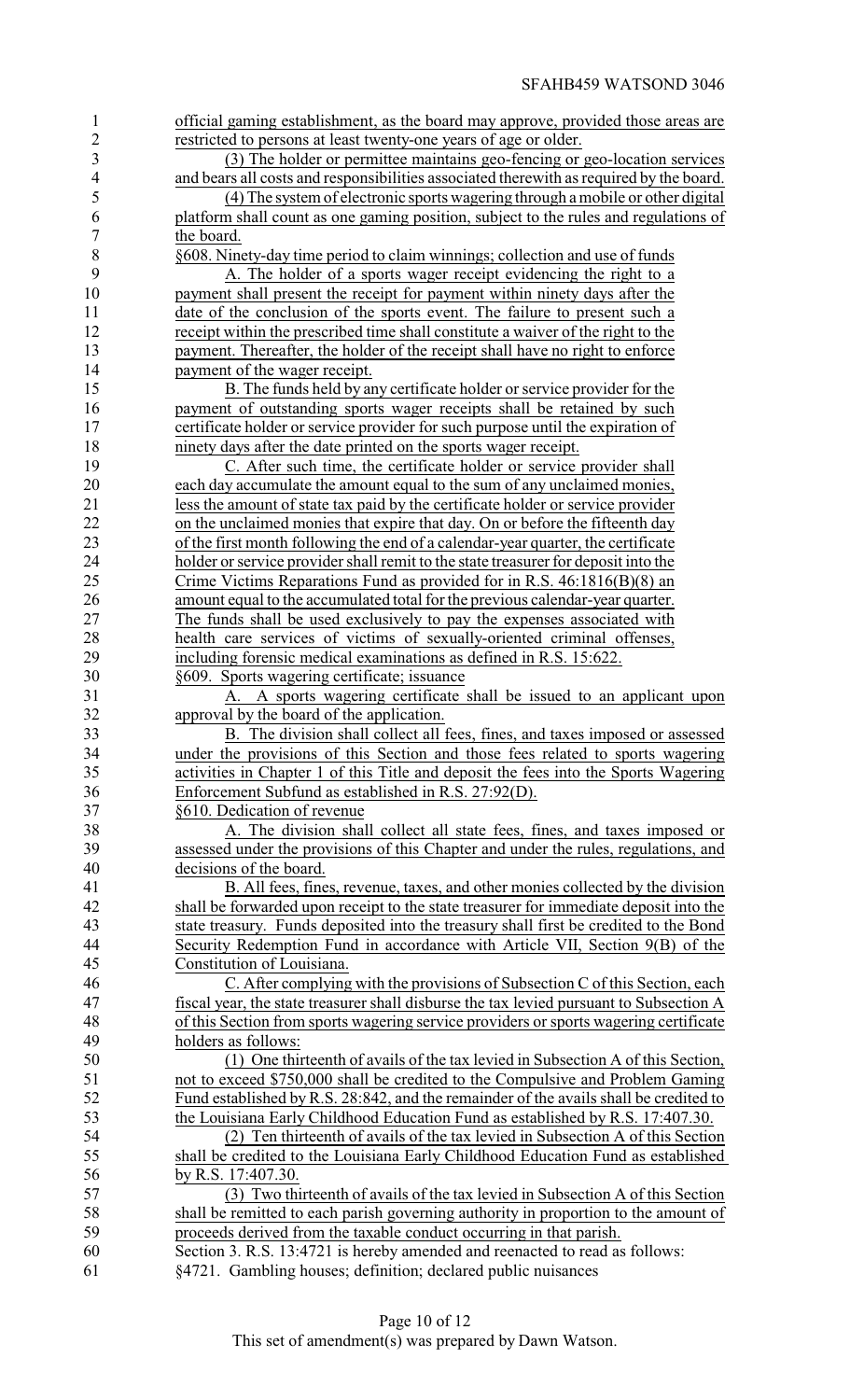1 A. For the purposes of this Sub-part, Subpart, or for the purposes of any action or prosecution hereunder in this Section, a gambling house is either:

3 (1) any Any place whatever whatsoever where any game of chance of any kind or character is played for money, for wagers, or for tokens, and where the conduct of such place operates, directly or indirectly, to the profit of one or more individuals and not exclusively to the direct profit of the actual participants in such game; and**.**

 (2) any Any place whatsoever where races, athletic contests**,** and sports**,** and games are not actually held and where opportunity is afforded for wagering upon races, athletic contests, sports**,** and games of chance.

11 B. All gambling houses as herein defined defined in this Section are declared 12 to be public nuisances, and the owner owners thereof, and the agent agents for such 13 owner, owners, or the lessee, sublessee lessees, sublessees, or other occupants thereof are declared to be guilty of maintaining a public nuisance.

 C. The provisions of this Subpart shall not apply to any place where sports wagering activities are being conducted by a sports wagering certificate holder in accordance with Chapter 10 of Title 27.

18 Section 4. R.S. 14:90(C), 90.3(F), and 90.5(B) and (C) are hereby amended and reenacted to read as follows:

- §90. Gambling
- $*$  \* \* \*

 C. The conducting or assisting in the conducting of gaming activities or operations, including sports wagering, upon a riverboat**,** at the official gaming 24 establishment, by operating an electronic video draw poker device, by a charitable<br>25 eaming licensee, or at a pari-mutuel wagering facility, conducting slot machine gaming licensee, or at a pari-mutuel wagering facility, conducting slot machine gaming at an eligible horse racing facility, or the operation of a state lottery which is licensed for operation and regulated under the provisions of Chapters 4 and 11 of 28 Title 4, Chapters 4, 5, 7, and 8, and 10 of Title 27, or Subtitle XI of Title 47 of the Louisiana Revised Statutes of 1950, is not gambling for the purposes of this Section, so long as the wagering is conducted on the premises of the licensed establishment.

§90.3. Gambling by computer

 $*$  \* \* \*

44 \* \* \* \* \*

33 \* \* \* \*

 F. The conducting or assisting in the conducting of gaming activities or operations, including sports wagering, upon a riverboat, at the official gaming establishment, by operating an electronic video draw poker device, by a charitable gaming licensee, or at a pari-mutuel wagering facility, conducting slot machine gaming at an eligible horse racing facility, or the operation of a state lottery which is licensed for operation and regulated under the provisions of Chapters 4 and 11 of 40 Title 4, Chapters 4, 5, 6, and 7, and 10 of Title 27, or Subtitle XI of Title 47 of the Louisiana Revised Statutes of 1950, shall not be considered gambling by computer for the purposes of this Section, so long as the wagering is done on the premises of the licensed establishment.

 §90.5. Unlawful playing of gaming devices by persons under the age of twenty-one; underage persons, penalty

47 \* \* \* \*

 B. No person under the age of twenty-one, except an emergency responder acting in his official capacity, shall enter, or be permitted to enter, the designated gaming area of a riverboat, the designated gaming area of the official gaming establishment, or the designated slot machine gaming area of a pari-mutuel wagering facility which offers live horse racing licensed for operation and regulated under the 53 applicable provisions of Chapters 4, 5, and 7, and 10 of Title 27 of the Louisiana Revised Statutes of 1950.

 C. For purposes of this Section, "casino games, gaming devices, or slot machines" means a game or device, as defined in R.S. 27:44(10) or (12), 205(12) or 57 (13),  $\sigma$  353(14), or 602(5) or (7) operated on a riverboat, at the official gaming establishment, or at a pari-mutuel wagering facility which offers live horse racing which is licensed for operation and regulated under the provisions of Chapters 4, 5, and 7, and 10 of Title 27 of the Louisiana Revised Statutes of 1950. 61 \* \* \* \*